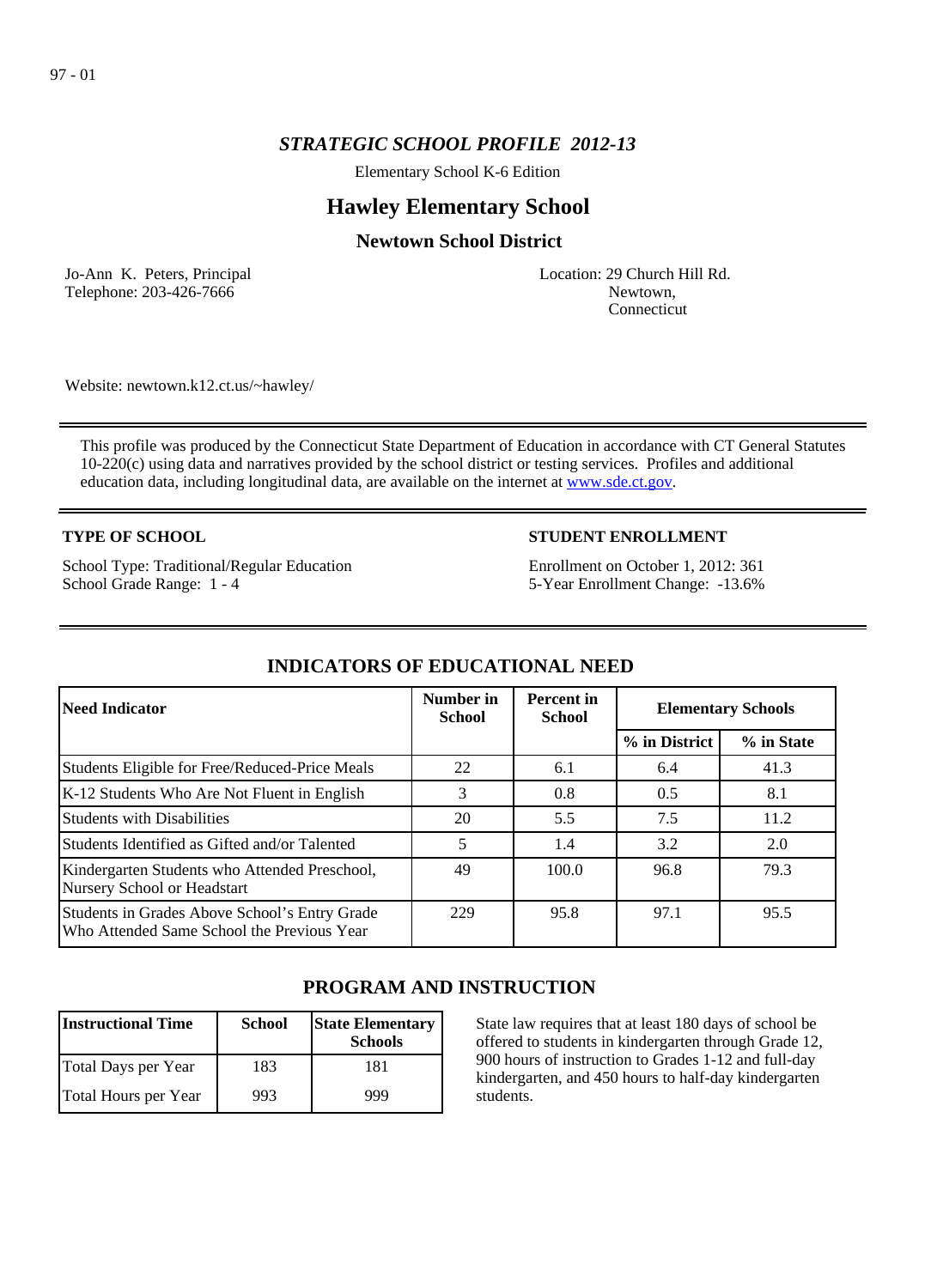| <b>Average Class Size</b> | <b>School</b> | <b>District</b> | <b>State</b> |
|---------------------------|---------------|-----------------|--------------|
| Kindergarten              | 12.5          | 14.9            | 18.9         |
| Grade 2                   | 20.0          | 17.8            | 19.8         |
| Grade 5                   | N/A           | N/A             | N/A          |

## **Required Hours of Instruction Per Year in Selected Subject Areas**

| <b>Grade 2</b>               | <b>School</b> | <b>State</b> |
|------------------------------|---------------|--------------|
| Art                          | 26            | 32           |
| <b>Computer Education</b>    | 20            | 16           |
| <b>English Language Arts</b> | 550           | 485          |
| Health                       | 17            | 17           |
| Library Media Skills         | 22            | 20           |
| <b>Mathematics</b>           | 212           | 200          |
| Music                        | 22            | 32           |
| <b>Physical Education</b>    | 50            | 39           |
| Science                      | 37            | 74           |
| <b>Social Studies</b>        | 37            | 69           |
| <b>World Languages</b>       | $\theta$      | 10           |

### **World Language**

Formal instruction (at least 1 hour per week) in a world language is not offered in this school.

### **Lunch**

An average of 30 minutes is provided for lunch during full school days.

| <b>Special Programs</b>                                                                                                  | <b>School</b> | <b>Elementary Schools</b> |              |
|--------------------------------------------------------------------------------------------------------------------------|---------------|---------------------------|--------------|
|                                                                                                                          |               | <b>District</b>           | <b>State</b> |
| \% of K-12 Students in Bilingual Education Program or<br>Receiving English as a Second Language Services                 | 0.8           | 0.5                       | 8.1          |
| 1% of Identified Gifted and/or Talented Students Who Received<br><b>Services</b>                                         | 100.0         | 100.0                     | 79.5         |
| \% of Special Education Students Attending This School Who<br>Spent Over 79% of Their Time with Their Non-Disabled Peers | 90.0          | 86.3                      | 79.2         |

### **LIBRARY AND COMPUTERS**

Free on-line access to periodicals, newspapers, and other resources is available to all Connecticut schools through the Connecticut Digital Library at www.iconn.org.

| <b>Instructional Computers and Library</b><br>Materials | <b>School</b> | <b>Elementary Schools</b> |              |
|---------------------------------------------------------|---------------|---------------------------|--------------|
|                                                         |               | <b>District</b>           | <b>State</b> |
| # of Students Per Computer                              | 3.4           | 3.4                       | 2.7          |
| % of Computers with Internet Access                     | 100.0         | 100.0                     | 98.1         |
| % of Computers that are High or Moderate<br>Power       | 100.0         | 100.0                     | 93.5         |
| # of Print Volumes Per Student*                         | 39.0          | 40.5                      | 29.7         |
| # of Print Periodical Subscriptions                     | 26            | 22                        | 10           |

\*Because a certain number of volumes are needed for a library of adequate breadth and depth, a small school may need a higher number of volumes per student.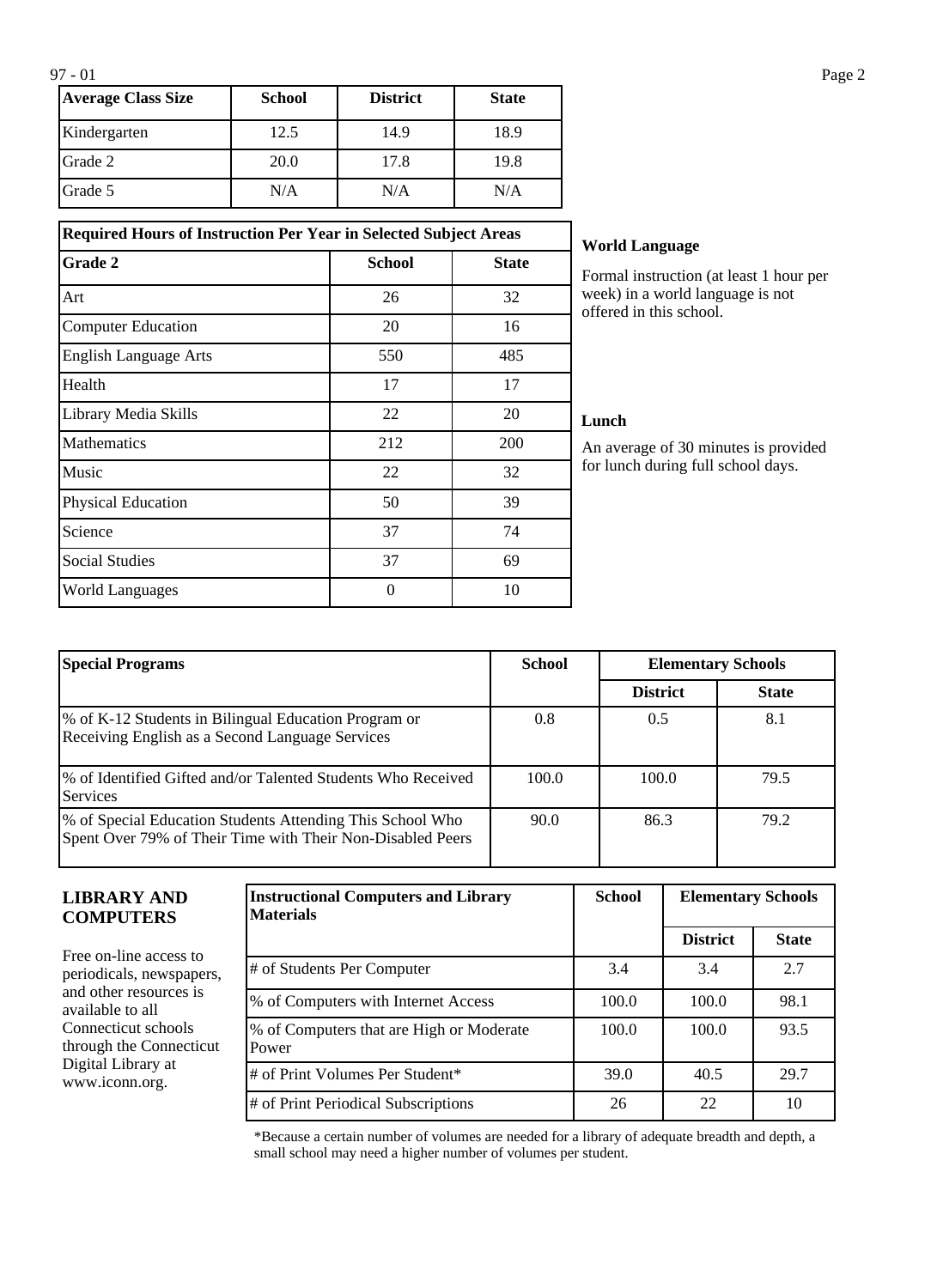## **SCHOOL STAFF**

| <b>Full-Time Equivalent Count of School Staff</b>            | In the full-time                                                                |                          |                                                   |
|--------------------------------------------------------------|---------------------------------------------------------------------------------|--------------------------|---------------------------------------------------|
| General Education:                                           | <b>Teachers and Instructors</b>                                                 | 23.11                    | equivalent count,<br>staff members                |
|                                                              | Paraprofessional Instructional Assistants                                       | 5.20                     | working part-time                                 |
| Special Education:                                           | <b>Teachers and Instructors</b>                                                 | 2.00                     | in the school are                                 |
|                                                              | Paraprofessional Instructional Assistants                                       | 7.80                     | counted as a<br>fraction of                       |
|                                                              | Library/Media Specialists and/or Assistants                                     | 1.70                     | full-time. For                                    |
|                                                              | Administrators, Coordinators, and Department Chairs                             | 1.00                     | example, a teacher<br>who works<br>half-time in a |
|                                                              | Instructional Specialists Who Support Teachers (e.g., subject area specialists) | 3.00                     |                                                   |
|                                                              | Counselors, Social Workers, and School Psychologists                            | 1.00                     | school contributes                                |
| <b>School Nurses</b>                                         | 1.10                                                                            | $0.50$ to the            |                                                   |
| Other Staff Providing Non-Instructional Services and Support | 10.25                                                                           | school's staff<br>count. |                                                   |

| <b>Teachers and Instructors</b>                                                  | <b>School</b> | <b>Elementary Schools</b> |              |
|----------------------------------------------------------------------------------|---------------|---------------------------|--------------|
|                                                                                  |               | <b>District</b>           | <b>State</b> |
| Average Number of Years of Experience in Education                               | 15.3          | 14.0                      | 13.7         |
| % with Master's Degree or Above                                                  | 96.4          | 91.1                      | 81.8         |
| Attendance, 2011-12: Average # of Days Absent Due to Illness or<br>Personal Time | 12.8          | 9.0                       | 9.1          |
| <sup>9</sup> % Assigned to Same School the Previous Year                         | 89.3          | 88.3                      | 84.2         |

#### **HOME AND SCHOOL COMMUNICATION AND SUPPORT**

**Teacher E-Mail Addresses:** All teachers at this school have been issued e-mail addresses. **Online Homework Information:** A portion of the school website is devoted to homepages.

The following narrative about how this school promotes and supports parental involvement was submitted by this school.

At Hawley School, a positive home and school connection is valued and encouraged by staff and parents. Hawley's PTA (Parent Teacher Association) provides tremendous opportunities for parents to become involved in our school. Our parent community supports education and continually seeks ways to enhance our programs. The PTA sponsors Cultural Arts programs for students, guest speakers for parents, events for families such as the Ice Cream Social, International Dessert Night, and Book Fairs to support literacy. In addition, our PTA has worked collaboratively with the staff to promote our yearly Literature Week event. This weeklong initiative supports reading as well as provides a common experience for all students. Literacy, music, and art-related activities are included as part of this initiative. In addition, this past April the PTA supported our Literature Week featuring Antonio Rocha, a storyteller, and authors David Shannon and Jon Sczeiska. Parent volunteers assist teachers during center activities, field trips, and classroom celebrations. Volunteers provide support to our Library Media Center and Computer Lab. Parent involvement is critical to the success of Hawley School. Each year, parent volunteers are recognized for their support at a breakfast. Close to 200 volunteers were celebrated during the 2012-2013 School Year. Ongoing communication is provided by a school-wide newsletter twice per month, as well as weekly communication by teachers. Teacher newsletters regularly provide parents with information about instruction and upcoming units of study. Important messages and homework assignments are posted daily on our teacher websites. The school website provides parents a wealth of information. Parent/teacher conferences are scheduled formally two times per year in November and March. The staff is more than willing to meet with parents apart from the formal conferences. Interim Reports and Progress Reports are issued three times per year. At Hawley, we believe that promoting and celebrating the involvement of parents in their children's education provides the best possible learning environment.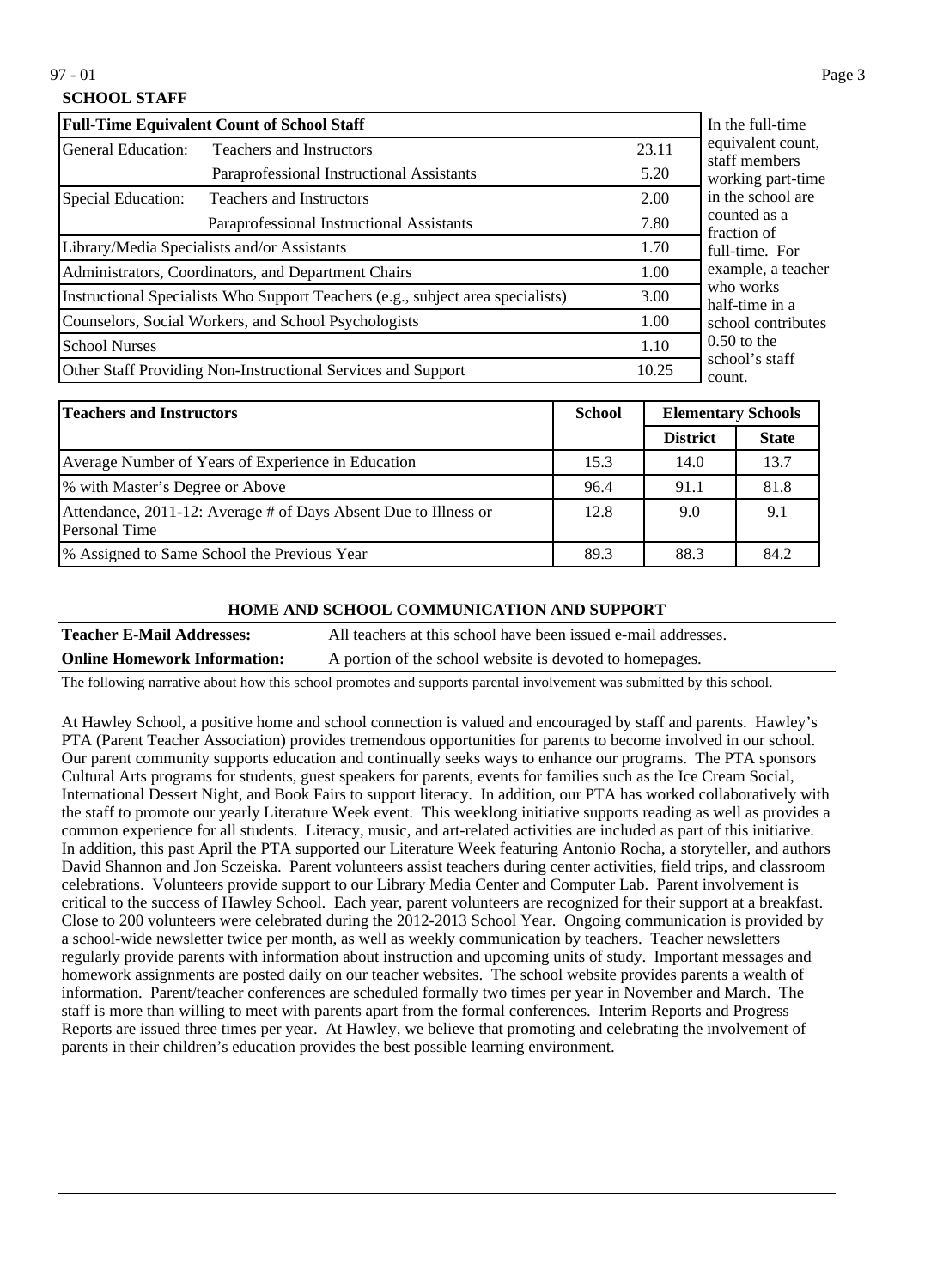| <b>Student Race/Ethnicity</b> |               |                |  |  |  |
|-------------------------------|---------------|----------------|--|--|--|
| <b>Race/Ethnicity</b>         | <b>Number</b> | <b>Percent</b> |  |  |  |
| American Indian               |               | 0.0            |  |  |  |
| Asian American                | 10            | 2.8            |  |  |  |
| <b>Black</b>                  |               | 0.0            |  |  |  |
| Hispanic                      | 23            | 6.4            |  |  |  |
| Pacific Islander              |               | 0.0            |  |  |  |
| White                         | 320           | 88.6           |  |  |  |
| Two or more races             | 8             | 2.2            |  |  |  |
| <b>Total Minority</b>         | 41            | 11.4           |  |  |  |

# **SCHOOL DIVERSITY**

### 0.0% **Percent of Minority Professional Staff:**

#### **Non-English Home Language :**

2.5% of this school's students (excluding prekindergarten students) come from homes where English is not the primary language.The number of non-English home languages is 3.

## **EFFORTS TO REDUCE RACIAL, ETHNIC AND ECONOMIC ISOLATION**

Below is the description submitted by this school of how it provides educational opportunities for its students to interact with students and teachers from diverse racial, ethnic, and economic backgrounds.

At Hawley School we celebrate differences, which include, but are not limited to race, culture, religion, mental or physical abilities, heritage, age, gender, sexual orientation, learning style, and physical maturity. Many curricular based studies, as well as Student Council and Cultural Arts programs sponsored by the PTA, are scheduled throughout the year to increase student awareness of the diverse needs and cultures of others in the world. Grades K-4 read a variety of texts, including magazines that acknowledge differences within families, communities, the country in which we live, as well as countries around the world. This past year, the entire Hawley community including students, parents, and staff reached out to help others in need by collecting non-perishable items for the local food pantry. The Student Council sponsored this worthwhile learning opportunity. The PTA's Cultural Arts Committee helped bring in a performance on building character, as well as Antonio Rocha, a storyteller, and authors David Shannon and Jon Sczeiska. The Responsive Classroom philosophy, which recognizes citizenship and reinforces awareness of differences inherent within our community, continues to be incorporated into our school. All of our teachers have been trained in Responsive Classroom. Fostering an inter-generational connection with senior citizens throughout the community is also an important aspect of our school. Seniors actively participated in book clubs with our fourth grade students. Our music teacher is bilingual and has enhanced our music program by incorporating Spanish folk songs into the curriculum. We will continue to seek positive experiences and opportunities for our students to further their understanding and appreciation of individual differences.

| <b>Physical Fitness: %</b><br><b>Reaching Health Standard</b><br>on All Four Tests* | <b>School</b> | <b>District</b> | <b>State</b> | % of Schools in State with<br><b>Equal or Lower Percent</b><br><b>Reaching Standard</b> |
|-------------------------------------------------------------------------------------|---------------|-----------------|--------------|-----------------------------------------------------------------------------------------|
| Grade 4                                                                             | 65.9          | 76.6            | 52.0         | 77.0                                                                                    |
| <b>Grade 6</b>                                                                      | N/A           | N/A             | N/A          | N/A                                                                                     |

# **STUDENT PERFORMANCE AND BEHAVIOR**

\*Includes tests for flexibility, abdominal strength and endurance, upper-body strength and aerobic endurance.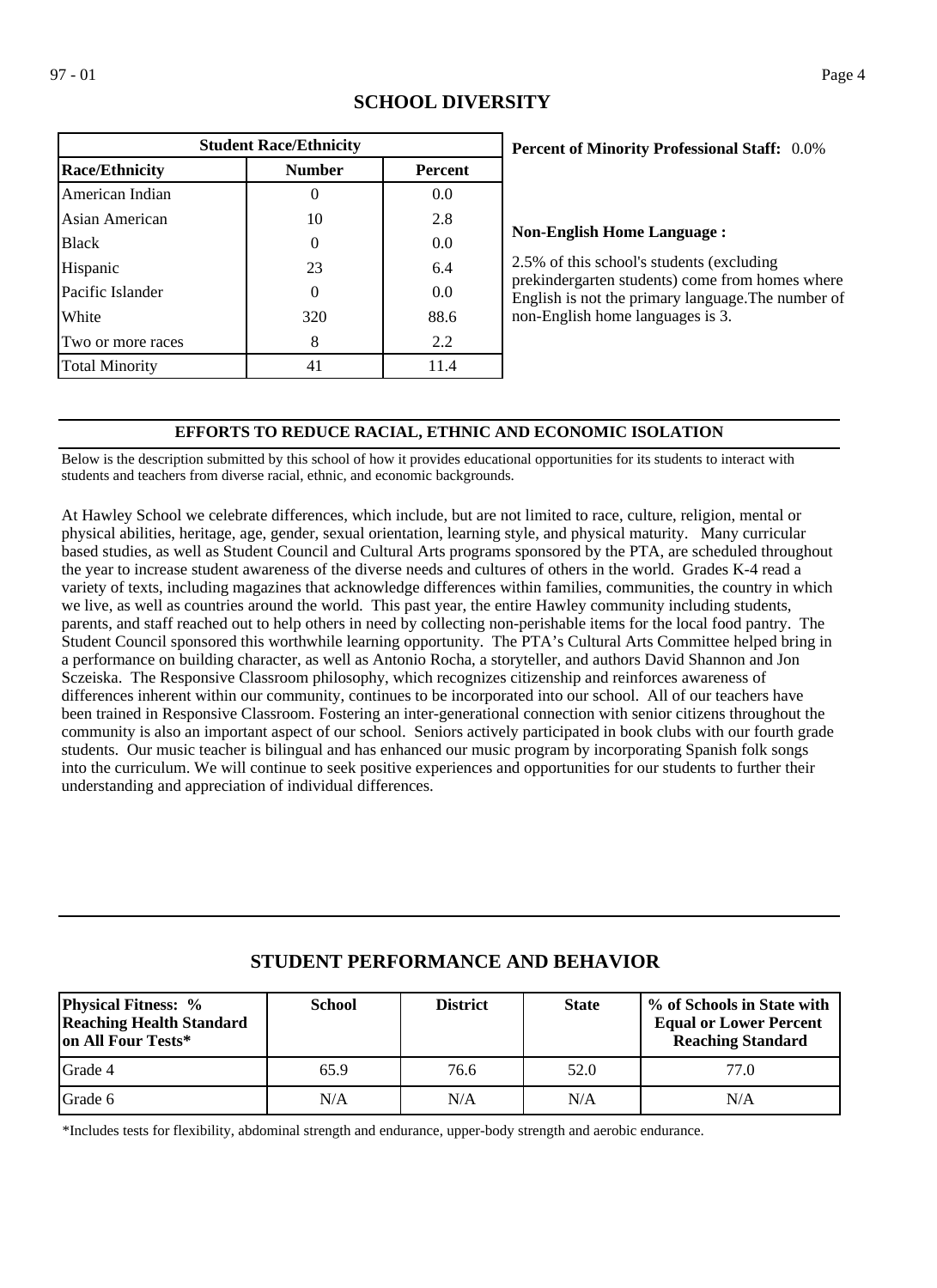| <b>Grade and CMT Subject</b><br>Area | <b>School</b> | <b>District</b> | <b>State</b> | % of Schools in State<br>with Equal or Lower<br><b>Percent Meeting Goal</b> | These results reflect<br>the performance of<br>students with |
|--------------------------------------|---------------|-----------------|--------------|-----------------------------------------------------------------------------|--------------------------------------------------------------|
| Grade 3 Reading                      | N/A           | N/A             | N/A          | N/A                                                                         | scoreable tests who                                          |
| Writing                              | N/A           | N/A             | N/A          | N/A                                                                         | were enrolled in the                                         |
| <b>Mathematics</b>                   | N/A           | N/A             | N/A          | N/A                                                                         | district at the time of<br>testing, regardless of            |
| Grade 4<br>Reading                   | N/A           | N/A             | N/A          | N/A                                                                         | the length of time                                           |
| Writing                              | N/A           | N/A             | N/A          | N/A                                                                         | they were enrolled in<br>the district. Results               |
| <b>Mathematics</b>                   | N/A           | N/A             | N/A          | N/A                                                                         | for fewer than 20                                            |
| Grade 5<br>Reading                   | N/A           | N/A             | N/A          | N/A                                                                         | students are not                                             |
| Writing                              | N/A           | N/A             | N/A          | N/A                                                                         | presented.                                                   |
| <b>Mathematics</b>                   | N/A           | N/A             | N/A          | N/A                                                                         |                                                              |
| Science                              | N/A           | N/A             | N/A          | N/A                                                                         |                                                              |
| Grade 6 Reading                      | N/A           | N/A             | N/A          | N/A                                                                         |                                                              |
| Writing                              | N/A           | N/A             | N/A          | N/A                                                                         |                                                              |
| <b>Mathematics</b>                   | N/A           | N/A             | N/A          | N/A                                                                         |                                                              |

**Connecticut Mastery Test, Fourth Generation, % Meeting State Goal.** The Goal level is more demanding than the Proficient level, but not as high as the Advanced level, reported in the No Child Left Behind Report Cards.

For more detailed CMT results, go to **[www.ctreports](http://www.ctreports/)**.

To see the NCLB Report Card for this school, go to [www.sde.ct.gov](http://www.sde.ct.gov/) and click on "No Child Left Behind."

| <b>Student Attendance</b> | School | <b>District Elementary Sch.</b> | <b>State Elementary Sch.</b> |
|---------------------------|--------|---------------------------------|------------------------------|
| 1\% Present on October 1  | 97.8   | റ7                              | 96.5                         |

### **Disciplinary Offenses**

Disciplinary offenses committed by students include all serious offenses, offenses involving drugs, alcohol, or tobacco, and all incidents resulting in suspension or expulsion. In the 2011-12 school year. 1 Students was responsible for these incidents. These students represent 0.3% of the estimated number of students who attended this school at some point during the 2011-12 school year.

#### **Truancy**

During the 2011-12 school year, No students qualified as truant under state statute. As these counts rely on school-level policies regarding unexcused adsences, they are not comparable between schools.

| Number of Incidents by Disciplinary Offense Category, 2011-12 |                             |                       |
|---------------------------------------------------------------|-----------------------------|-----------------------|
| <b>Offense Category*</b>                                      | <b>Location of Incident</b> |                       |
|                                                               | School                      | <b>Other Location</b> |
| Violent Crimes Against Persons                                | N/A                         | N/A                   |
| <b>Sexually Related Behavior</b>                              | N/A                         | N/A                   |
| Personally Threatening Behavior                               | N/A                         | N/A                   |
| Theft                                                         | N/A                         | N/A                   |
| Physical/Verbal Confrontation                                 | N/A                         | N/A                   |
| Fighting/Battery                                              | N/A                         | N/A                   |
| <b>Property Damage</b>                                        | N/A                         | N/A                   |
| Weapons                                                       | N/A                         | N/A                   |
| Drugs/Alcohol/Tobacco                                         | N/A                         | N/A                   |
| <b>School Policy Violations</b>                               | N/A                         | N/A                   |
| Total                                                         | 1                           | 0                     |

\* Counts by category may be suppressed to protect student privacy.